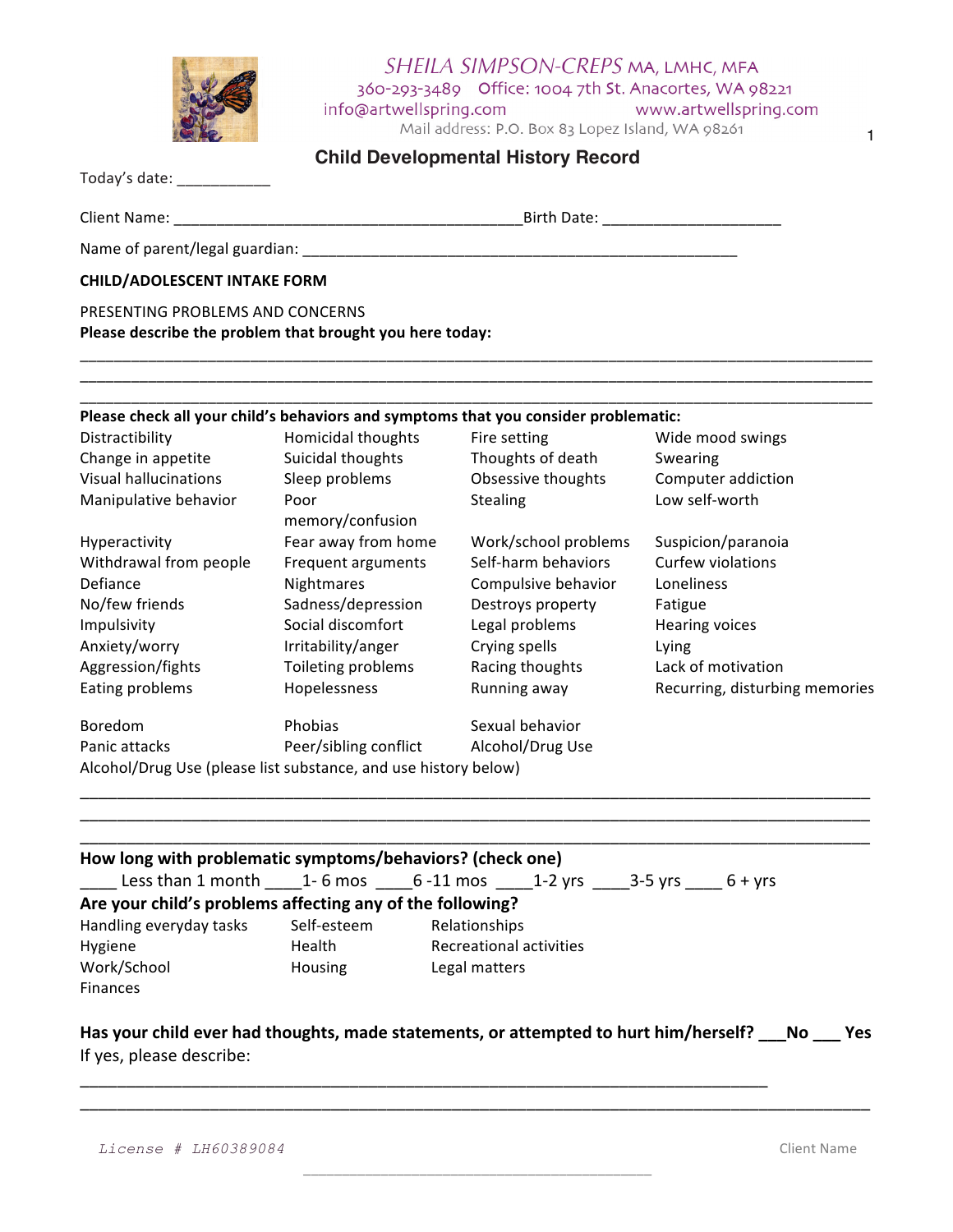

## SHEILA SIMPSON-CREPS MA, LMHC, MFA 360-293-3489 Office: 1004 7th St. Anacortes, WA 98221 info@artwellspring.com www.artwellspring.com Mail address: P.O. Box 83 Lopez Island, WA 98261

Has your child ever had thoughts, made statements, or attempted to hurt someone else? \_\_\_\_No \_\_\_\_ Yes If yes, please describe: \_\_\_\_\_\_\_\_\_\_\_\_\_\_\_\_\_\_\_\_\_\_\_\_\_\_\_\_\_\_\_\_\_\_\_\_\_\_\_\_\_\_\_\_\_\_\_\_\_\_\_\_\_\_\_\_\_\_\_\_\_\_\_\_\_\_\_\_\_\_\_\_\_\_ 

\_\_\_\_\_\_\_\_\_\_\_\_\_\_\_\_\_\_\_\_\_\_\_\_\_\_\_\_\_\_\_\_\_\_\_\_\_\_\_\_\_\_\_\_\_\_\_\_\_\_\_\_\_\_\_\_\_\_\_\_\_\_\_\_\_\_\_\_\_\_\_\_\_\_\_\_\_\_\_\_\_\_\_\_\_\_\_\_\_\_\_\_\_

\_\_\_\_\_\_\_\_\_\_\_\_\_\_\_\_\_\_\_\_\_\_\_\_\_\_\_\_\_\_\_\_\_\_\_\_\_\_\_\_\_\_\_\_\_\_\_\_\_\_\_\_\_\_\_\_\_\_\_\_\_\_\_\_\_\_\_\_\_\_\_\_\_\_\_\_\_\_\_\_\_\_\_\_\_\_\_\_\_\_\_\_\_ 

Has your child recently been physically hurt or threatened by someone else? \_\_\_\_No \_\_\_\_ Yes If yes, please describe: \_\_\_\_\_\_\_\_\_\_\_\_\_\_\_\_\_\_\_\_\_\_\_\_\_\_\_\_\_\_\_\_\_\_\_\_\_\_\_\_\_\_\_\_\_\_\_\_\_\_\_\_\_\_\_\_\_\_\_\_\_\_\_\_\_\_\_\_\_\_\_\_\_\_ 

| Has your child gambled in the past 6 months? ___No ___ Yes If yes, let us know the following: ____No ____Yes                                                                                       |                      |  |
|----------------------------------------------------------------------------------------------------------------------------------------------------------------------------------------------------|----------------------|--|
| Has your child ever felt the need to bet more and more money? No Yes Has your child ever had to lie to<br>people about how much your child has gambled?<br><b>FAMILY AND DEVELOPMENTAL HISTORY</b> |                      |  |
| <b>Family Mental Health Problems</b><br>ADHD                                                                                                                                                       | <b>Family Member</b> |  |
| Sexually Abused                                                                                                                                                                                    |                      |  |
| Depression                                                                                                                                                                                         |                      |  |
| <b>Manic Depression</b>                                                                                                                                                                            |                      |  |
| Suicide                                                                                                                                                                                            |                      |  |
| Anxiety                                                                                                                                                                                            |                      |  |
| <b>Panic Attacks</b>                                                                                                                                                                               |                      |  |
| Obsessive-Compulsive                                                                                                                                                                               |                      |  |
| Anger/Abusive                                                                                                                                                                                      |                      |  |
| Schizophrenia                                                                                                                                                                                      |                      |  |
| <b>Eating Disorder</b>                                                                                                                                                                             |                      |  |
| Alcohol Abuse/Drug Abuse                                                                                                                                                                           |                      |  |

Were there any medical problems during the pregnancy or birth of your child? \_\_\_\_No \_\_\_\_ Yes If yes, please describe:

Did the biological mother use any tobacco, medication, street drugs, or alcohol while pregnant with this child? **\_\_\_\_No** \_\_\_\_ Yes If yes, please describes substances used, quantity, and frequency:

\_\_\_\_\_\_\_\_\_\_\_\_\_\_\_\_\_\_\_\_\_\_\_\_\_\_\_\_\_\_\_\_\_\_\_\_\_\_\_\_\_\_\_\_\_\_\_\_\_\_\_\_\_\_\_\_\_\_\_\_\_\_\_\_\_\_\_\_\_\_\_\_\_\_\_\_\_\_\_\_\_\_\_\_\_\_\_\_\_\_\_\_\_ 

\_\_\_\_\_\_\_\_\_\_\_\_\_\_\_\_\_\_\_\_\_\_\_\_\_\_\_\_\_\_\_\_\_\_\_\_\_\_\_\_\_\_\_\_\_\_\_\_\_\_\_\_\_\_\_\_\_\_\_\_\_\_\_\_\_\_\_\_\_\_\_\_\_\_\_\_\_\_\_\_\_\_\_\_\_\_\_\_\_\_\_\_ 

\_\_\_\_\_\_\_\_\_\_\_\_\_\_\_\_\_\_\_\_\_\_\_\_\_\_\_\_\_\_\_\_\_\_\_\_\_\_\_\_\_\_\_\_\_\_\_\_\_\_\_\_\_\_\_\_\_\_\_\_\_\_\_\_\_\_\_\_\_\_\_\_\_\_\_\_\_\_\_\_\_\_\_\_\_

Did your child have any developmental delays in early childhood (crawling, walking, talking, toileting, etc.)? **\_\_\_\_No \_\_\_\_ Yes** If yes, please describe:\_\_\_\_\_\_\_\_\_\_\_\_\_\_\_\_\_\_\_\_\_\_\_\_\_\_\_\_\_\_\_\_\_\_\_\_\_\_\_\_\_\_\_\_\_\_\_\_\_\_\_\_\_\_\_\_\_ 

#### PREVIOUS MENTAL HEALTH TREATMENT

| Type of Treatment            | Dates | Provider | <b>Reason for Treatment</b> |
|------------------------------|-------|----------|-----------------------------|
| <b>Outpatient Counseling</b> |       |          |                             |
| Psychiatric Hospitalization  |       |          |                             |
| Drug/Alcohol Treatment       |       |          |                             |
| Medication (mental health)   |       |          |                             |

\_\_\_\_\_\_\_\_\_\_\_\_\_\_\_\_\_\_\_\_\_\_\_\_\_\_\_\_\_\_\_\_\_\_\_\_\_\_\_\_\_\_\_\_\_

2